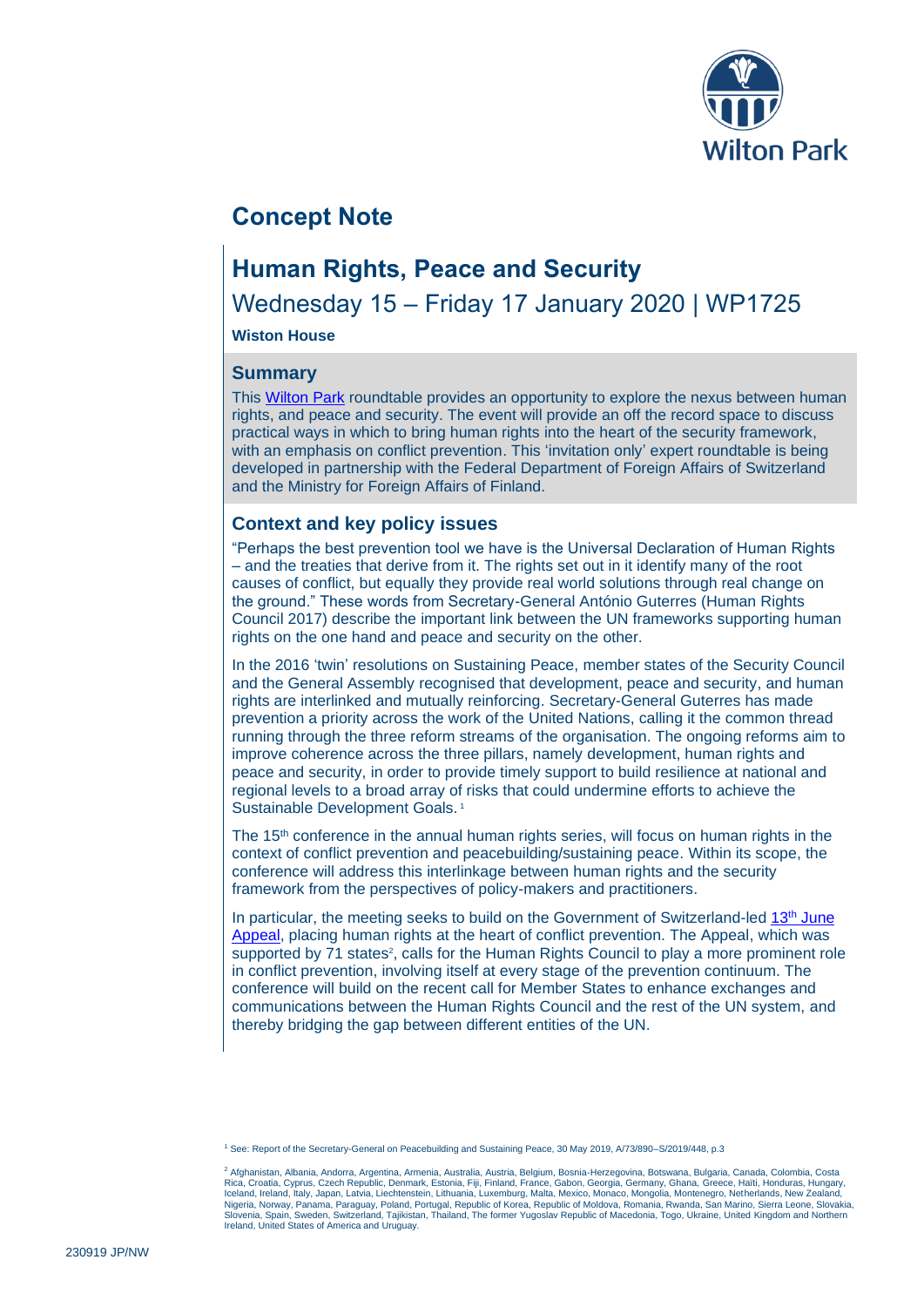The conference will follow current developments of increasing emphasis on the role of human rights in the context of resilience, and the subsequent importance of embedding human rights further into the security framework. During the 73rd Session of the UN General Assembly in 2018 the High Commissioner for Human Rights, Michelle Bachelet, echoed these sentiments stating, "Human rights are the interlocking elements that build resilient and confident societies." As the discourse on security expands to incorporate additional elements and issues related to human life, resilience has the potential to construct a new security paradigm, locating human rights firmly within its remit.

## **Format and objectives**

The participatory format of the meeting, encompassing roundtable discussion during plenary sessions plus time spent in smaller breakout groups and informal exchanges in the margins of the meeting, are designed to generate fresh insights and analysis. It will be held on the basis of non-attributable discussion in a neutral environment designed for the promotion of open and constructive exchange in order to:

- Identify practical ways in which to integrate human rights into conflict prevention
- Enhance understanding of how human rights frameworks can contribute to sustaining peace
- Rethink human rights within the context of mediation and peace-making negotiations
- Strengthen links among key agencies and actors, particularly across a spectrum of policy-makers and frontline practitioners
- Generate the emergence of expert networks to take forward emerging actions and proposals

Cross cutting themes will include women's rights and gender equality.

### **Who should participate?**

This Wilton Park dialogue will convene up to 55 people drawn from: key donor countries including, but not limited to, Switzerland, Finland, Norway, Canada, Netherlands, New Zealand and the United Kingdom; a selection of affected countries and/ or regions including representatives from eg Colombia, Kosovo, Kenya, Democratic Republic of Congo, Ukraine, the Middle East and South East Asia; policy makers (Geneva and New York); human rights defenders and experts; field practitioners, analysts and opinion formers; business; relevant international and regional bodies.

## **Outcomes**

Meeting outcomes will be captured in a report summarising the discussions, conclusions, policy recommendations, and proposed actions. The report will be widely circulated to interested parties and posted on Wilton Park and other websites.

#### **Monitoring and evaluation**

Wilton Park's Monitoring and Evaluation process includes follow-up with all participants, speakers and partners on planned actions. An electronic questionnaire will be completed by all participants during the meeting and a further survey conducted 3-6 months after the event.

## **Communications**

Our Communications Team will develop a communications strategy to promote the themes of the event and maximise outcomes.

Enquiries about the programme and general enquiries to:

Programme Director, Julia Purcell T: +44 (0) 01903 817699 E: [julia.purcell@wiltonpark.org.uk](mailto:julia.purcell@wiltonpark.org.uk)